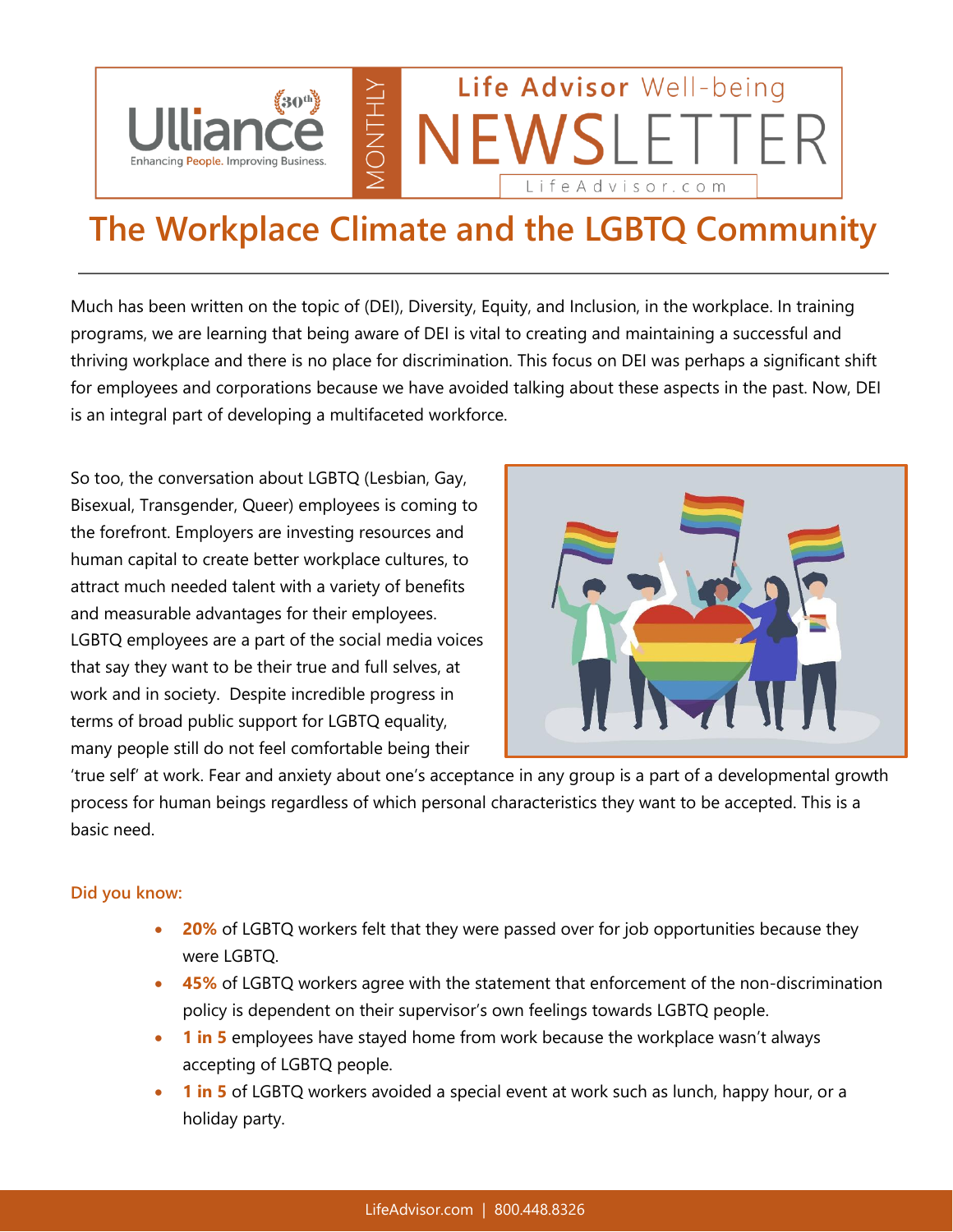

The persistence of anxiety about acceptance comes at a great cost to all employees, as well as to their workplace. Imagine if you, as an employee, with great skills to offer your employer, still had parts of yourself that you believed you had to keep secret or hide from others – the very people with whom you worked every day! The energy this takes can impede quality and quantity of work; one's focus might be on things other than attentiveness to doing a good job. Even safety problems can be an issue. Concerns about letting someone know who you 'really' are can come across disingenuous too – which can affect the cohesiveness and teamwork of any work group. The adages of 'speaking one's truth' and 'being true to oneself' is becoming more common with today's younger generations.

In another aspect, employees are being required to learn better communication skills to enhance their teamwork competences to include individual characteristics with which they may have not previously considered. As employees' workplaces become more diverse, they require greater awareness and thoughtfulness concerning human interaction and not just a job skill set.

Biases and stereotypes are part of the human experience, but we don't have to act on our biases. They may just be a signal to us that we can expand our awareness. Questions to ask yourself and which may be helpful to reflect on your own biases could include:

- What informed your earliest impressions and beliefs about LGBTQ identity?
- Define respect for yourself and others. How do you demonstrate that in the workplace?
- Evaluate your own personal comfort level with those in the LGBTQ community.

Understanding the concepts of ideological oppression, institutional and interpersonal oppression may bring to light the struggle that the LGBTQ community has experienced. This includes:

- Formal and informal discrimination against transgender people seeking access to healthcare.
- A landlord not renting an apartment to different-gender families.
- An employer refusing to offer a qualified job applicant, who is an LGBTQ applicant, a job.

Recognizing every day, subtle microaggressions, intentional – or oftentimes, unintentional interactions, that communicate some sort of bias toward a historically marginalized group, such as the LGBTQ community, is a necessary awareness employees must build to develop the inclusive workforce of today.